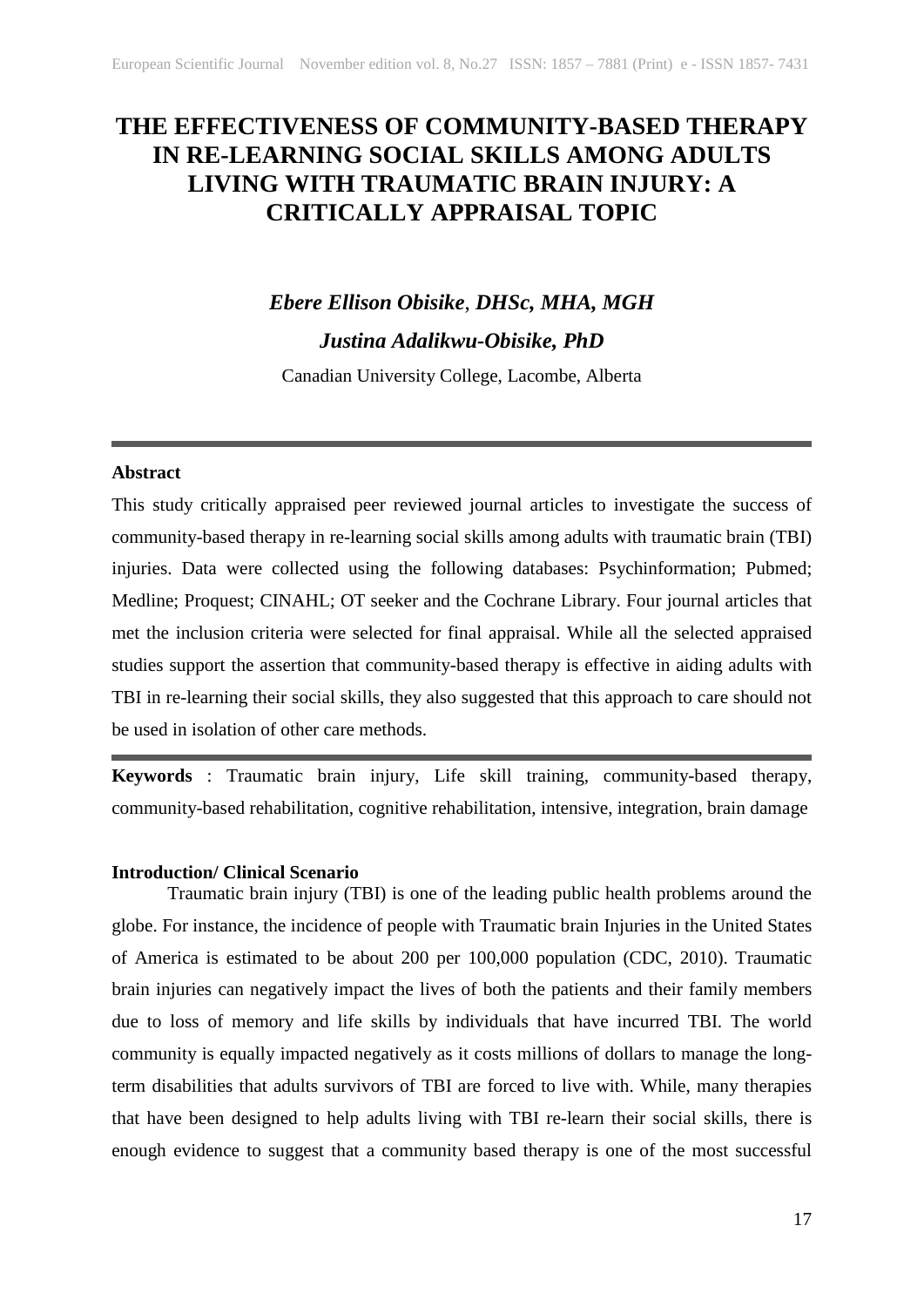therapies in helping adults living with disabilities re-learning their social skills and be contributing members of their communities.

#### **Focused Clinical Question**

Is community-based therapy in re-learning social skills effective in increasing independence in home management and participation in productive activities for adults with traumatic brain injuries?

#### **Clinical Bottom Line**

 There is a reasonable evidence to support the assertion that community-based life skills training can be used to increase independence in home management and participation in productive activities for individuals with traumatic brain injuries.

#### **Strength of Recommendation**

Grade B with consistent level 2; as all the studies supported the fact that communitybased life skills training is effective in increasing independence in home management and participation in productive activities for individuals with traumatic brain injuries while recommending more research into different methods of measuring outcome after traumatic brain injuries in order to find out the most comprehensive and sensitive measures of the effects traumatic brain Injury rehabilitation and increased integration into the community.

#### **Method and Procedures**

Search Strategy:

Terms used to guide Search Strategy:

- Patient/Client Group: Individuals or adults
- Intervention (or Assessment): community- based life skills training
- Comparison: treatment group and non-treatment group
- Outcome(s): traumatic brain injury or head injury

| Databases and sites searched                                                                                    | <b>Search Terms</b>                                                                                                                                                                                                                                                                                                                        | Limits used                                                                                                                                                                                                                                                        |  |  |
|-----------------------------------------------------------------------------------------------------------------|--------------------------------------------------------------------------------------------------------------------------------------------------------------------------------------------------------------------------------------------------------------------------------------------------------------------------------------------|--------------------------------------------------------------------------------------------------------------------------------------------------------------------------------------------------------------------------------------------------------------------|--|--|
| Psychinformation<br>Pubmed<br>Medline<br>Proquest<br>٠<br><b>CINAHL</b><br>OT seeker<br>The Cochrane<br>Library | Traumatic brain injury<br>٠<br>Head Injury<br>٠<br>Life-skills training<br>$\bullet$<br>Community-based therapy<br>٠<br>Independence<br>Community and<br>٠<br>participation<br>Re-learning of skills<br>$\bullet$<br>Integration<br>Intensive<br>$\bullet$<br><b>Brain Damage</b><br>٠<br>Rehabilitation<br>$\bullet$<br>Cognitive therapy | <b>Randomised Control</b><br>$\bullet$<br>Trials (RCT)<br>Cohort studies<br>$\bullet$<br>Only English Journals<br>٠<br>Only studies<br>٠<br>conducted and<br>published between<br>2002 to 2012<br>Limited to adults<br>$\bullet$<br>with head or brain<br>injuries |  |  |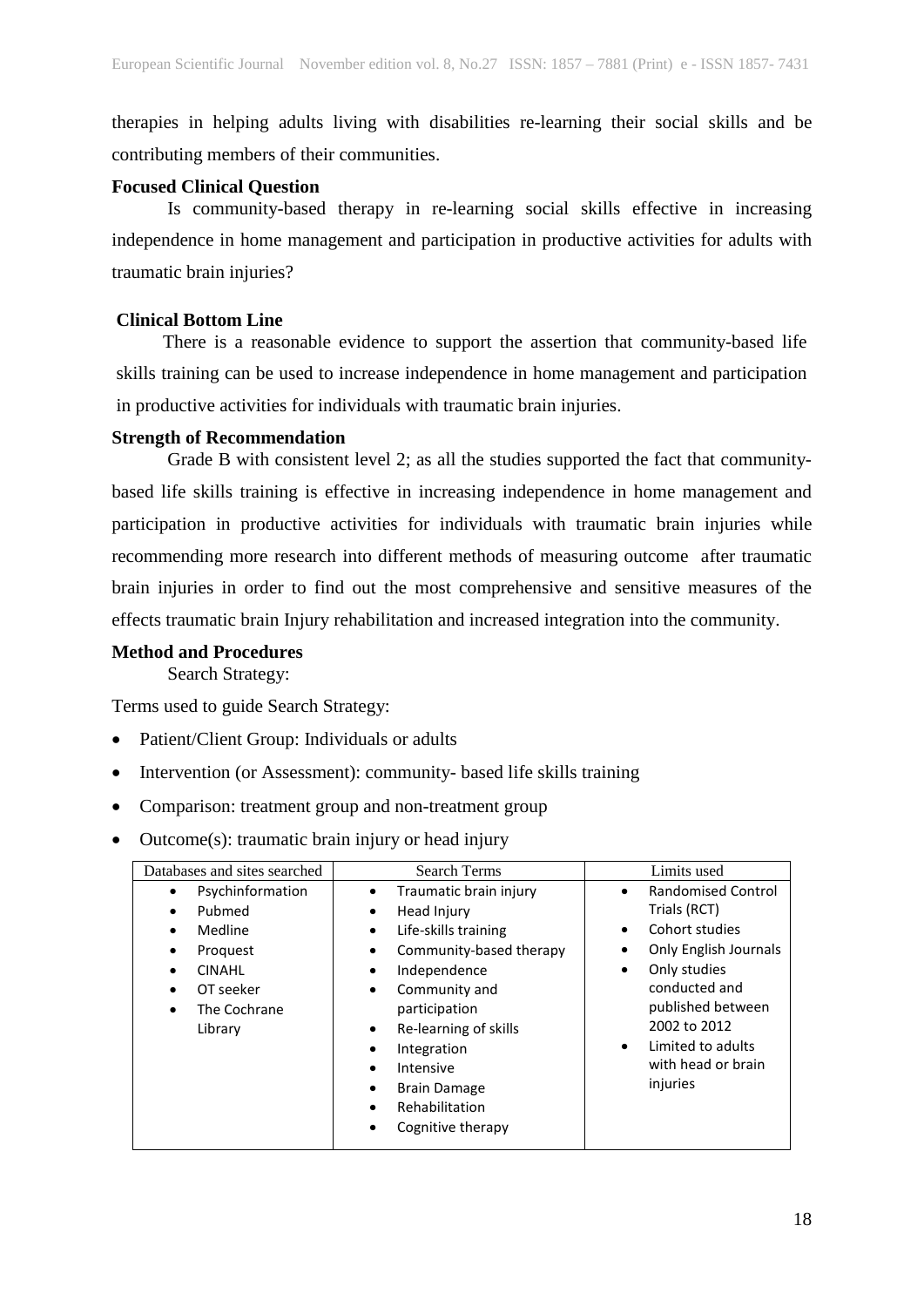#### **Inclusion And Exclusion Criteria**

- Inclusion:
	- 1. Studies examining adults or people with acquired brain injury
	- 2. People or adult with mild or severe brain injury with reported difficulty with community participation
	- 3. People or adult with acquired brain injury that need home and community supervision
	- 4. People with brain injury having the ability to understand the nature of the and the process of consent
	- 5. They or their public guardians willingly consented to give measurement data

## • Exclusion:

- 1. People with other forms of mental illness
- 2. Studies dealing with infants, adolescents or anyone below 18 years old
- 3. Journals or studies published more than 10 years ago
- 4. Studies that deal with other form of therapies beside community –based re-learning trainings method

#### **Search Results**

Table 1: Summary of Study Designs of Articles retrieved

| Study Design/ Methodology of Articles<br>Retrieved | Level                | <b>Number</b><br>Located | <b>Author (Year)</b>                        |
|----------------------------------------------------|----------------------|--------------------------|---------------------------------------------|
| <b>Randomised Control Trials</b>                   | 2b<br>1 <sub>c</sub> | $\overline{2}$           | Lane et al (2007)<br>Jenkinson et al (2007) |
| Cohort                                             | 2b                   | 2                        | <b>Wheeler (2004)</b><br>Donahue (2004)     |

#### **Best Evidence**

The following studies/papers were identified as the 'best' evidence and selected for critical appraisal. Reasons for selecting these studies were:

- They investigated traumatic brain injury and community-based therapy
- The studies showed the effect of community-based re-learning life skills therapy on community participations and independence in home management
- The studies fall with the defined grade of level 2 evidence or higher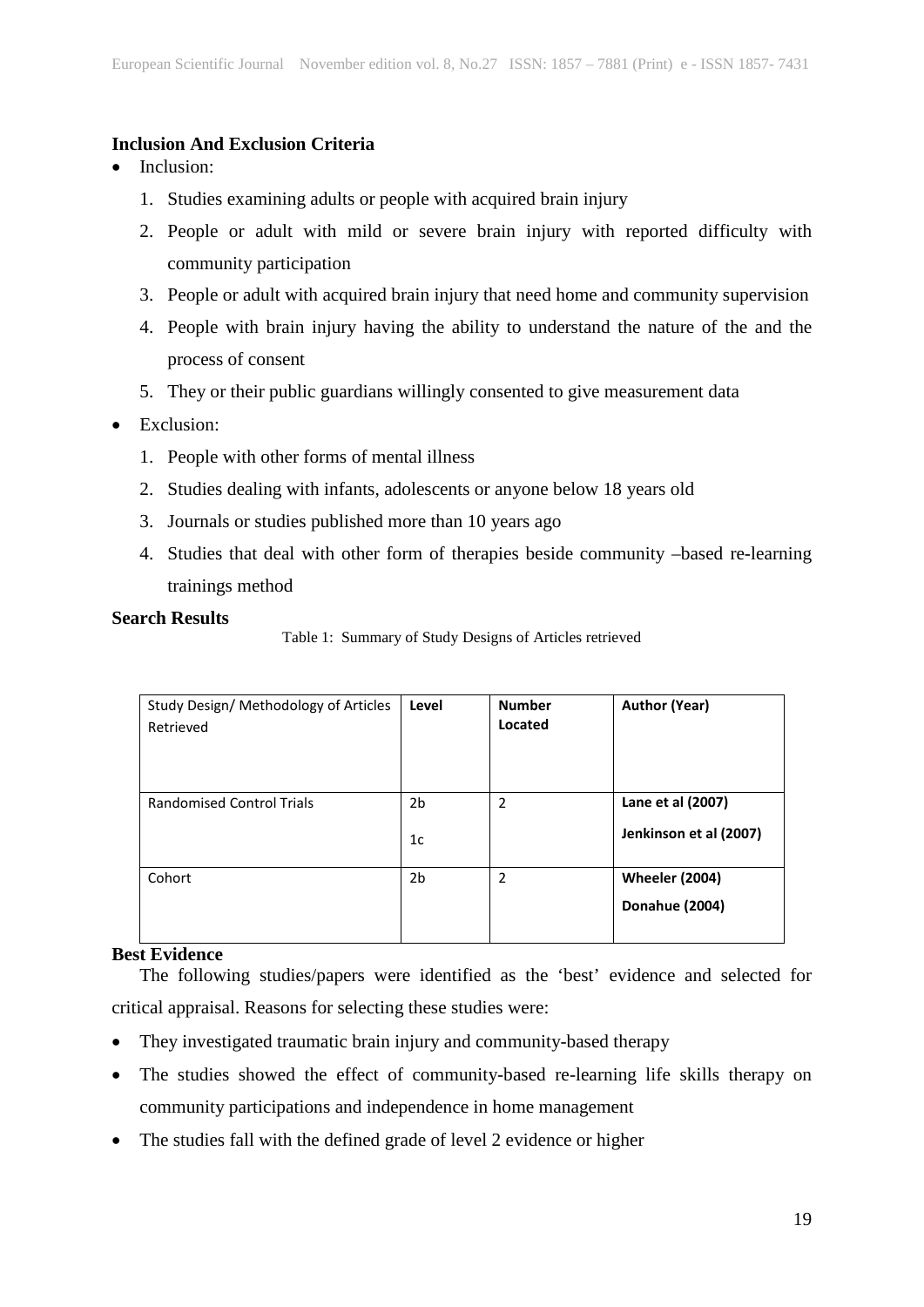# **Summary Of Best Evidence**

|  |  |  | Table 2: Description and appraisal of (name study design) by (authors, Year) |  |  |
|--|--|--|------------------------------------------------------------------------------|--|--|
|--|--|--|------------------------------------------------------------------------------|--|--|

| Author     | Study        | Participation         | Intervention     | Outcome       | Main finding   | Levels of | Conclusion   |
|------------|--------------|-----------------------|------------------|---------------|----------------|-----------|--------------|
| (s)        | Design       |                       |                  |               |                | evidence  |              |
|            |              |                       | Investigated     | Measures      |                |           |              |
|            |              |                       |                  |               |                |           |              |
| Lane et al | RCT (with    | 36 people living      | That             | Each group    | The main       | 2b with   | There were   |
| (2007)     | some level   | with brain injuries   | individualized   | means was     | findings       |           | no notable   |
|            | of blinding) | between the ages      | , intensive life | tested for    | showed no      | some      |              |
|            |              | of 18-55 years.       | skills training  | baseline CIQ  | significant    |           | differences  |
|            |              |                       | would            | and SWLS      | differences    | level of  | between the  |
|            |              | 18 people were        | significantly    | scores was    | between        |           | treatment    |
|            |              | participating in      | improve          | completed to  | group means    | blinding  | group and    |
|            |              | intensive life skills | community        | find out the  | for overall    |           | the control  |
|            |              | training while the    |                  |               |                |           | group, but   |
|            |              | other 18 served as    | integration      | level of the  | CIQ and SWLS   |           |              |
|            |              |                       | and self         | initial group | scores and     |           | there were   |
|            |              | the control group.    | reported life    | differences   | individuals    |           | pre-         |
|            |              | The median age        | satisfaction     |               | <b>CIQ</b>     |           | treatment    |
|            |              | for the treatment     | among            |               | subscales.     |           | differences  |
|            |              | group is 33.67        | participants.    |               |                |           | on the       |
|            |              | years while the       |                  |               | The only       |           | extent of    |
|            |              | control group is      |                  |               | exception to   |           |              |
|            |              | 34.83.                |                  |               | this is that   |           | community    |
|            |              |                       |                  |               | existence of a |           | integration  |
|            |              | 12 males and 6        |                  |               | subscale of    |           | and life     |
|            |              | females took part     |                  |               | the CIQ        |           | satisfaction |
|            |              | in both the           |                  |               | $(Z=2.78;$     |           |              |
|            |              | treatment and         |                  |               | $P = .03$ ).   |           |              |
|            |              | control studies.      |                  |               |                |           |              |
|            |              |                       |                  |               |                |           |              |
|            |              | To be eligible for    |                  |               |                |           |              |
|            |              | treatment group       |                  |               |                |           |              |
|            |              | participants must     |                  |               |                |           |              |
|            |              | have received 20      |                  |               |                |           |              |
|            |              | hours of direct       |                  |               |                |           |              |
|            |              | skills training.      |                  |               |                |           |              |
|            |              |                       |                  |               |                |           |              |
|            |              | Treatment group       |                  |               |                |           |              |
|            |              | participants          |                  |               |                |           |              |
|            |              | resided at Radical    |                  |               |                |           |              |
|            |              | Rehab Solution        |                  |               |                |           |              |
|            |              | centre located in     |                  |               |                |           |              |
|            |              | southern West         |                  |               |                |           |              |
|            |              | Virginia and east     |                  |               |                |           |              |
|            |              | Kentucky. The         |                  |               |                |           |              |
|            |              | control group         |                  |               |                |           |              |
|            |              | participants were     |                  |               |                |           |              |
|            |              | enlisted from         |                  |               |                |           |              |
|            |              | psychology and        |                  |               |                |           |              |
|            |              | psychiatric           |                  |               |                |           |              |
|            |              | practices,            |                  |               |                |           |              |
|            |              | outpatient            |                  |               |                |           |              |
|            |              | rehabilitation        |                  |               |                |           |              |
|            |              | facilities,           |                  |               |                |           |              |
|            |              |                       |                  |               |                |           |              |
|            |              | neurological          |                  |               |                |           |              |
|            |              | medical practices     |                  |               |                |           |              |
|            |              | and local brain       |                  |               |                |           |              |
|            |              | injury support        |                  |               |                |           |              |
|            |              | groups.               |                  |               |                |           |              |
|            |              |                       |                  |               |                |           |              |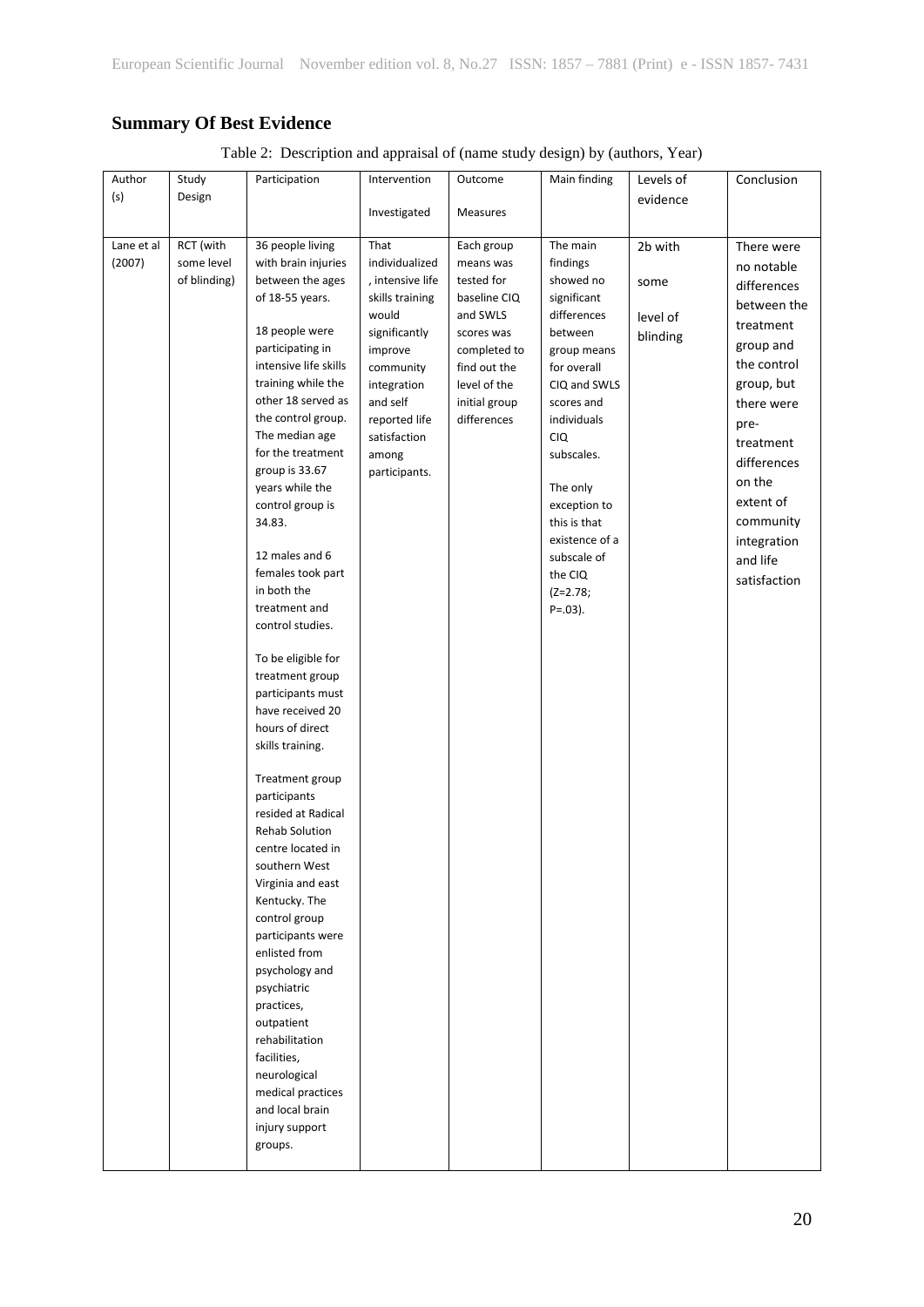| Jenkinso<br>n et al | <b>RCT</b>    | There were 34<br>individuals with | The objective         | The study<br>measured the | The main            | Level 1       | Evidence       |
|---------------------|---------------|-----------------------------------|-----------------------|---------------------------|---------------------|---------------|----------------|
| (2007)              |               | acquired brain                    | of this study         | subjects'                 | findings: both      |               | supports the   |
|                     |               |                                   | was to<br>investigate |                           | pre test and        | The study was | usefulness of  |
|                     |               | injury within the                 |                       | awareness of              | post test           | well designed | COPM in        |
|                     |               | treatment group                   | the clinical          | memory                    | assessment          | and biases    | community-     |
|                     |               | and 15 individuals                | usefulness of         | deficits,                 | comparison          | were highly   | based          |
|                     |               | in the non-                       | the Canadian          | emotional                 | for the             | controlled    | rehabilitatio  |
|                     |               | treatment group.                  | Occupational          | status and                | treatment           | through       |                |
|                     |               |                                   | Performance           | cognitive                 | group               |               | n and that     |
|                     |               | The median post                   | Measure               | function.                 | showed a            | proper        | the self-      |
|                     |               | injury years= 52                  | (COPM) for            |                           | significant         | randomizatio  | ratings are to |
|                     |               | and $SD = 3.92$                   | community-            | The subjects'             | improvement         | n of subjects | be             |
|                     |               | The control group                 | based                 | relatives                 | on most             |               | interpreted    |
|                     |               | were randomly                     | individuals           | completed the             | COPM                |               | in the         |
|                     |               | selected.                         | with acquired         | brain injury              | Ratings (P<         |               | context of     |
|                     |               |                                   | brain Injuries        | community                 | 0.05), but not      |               | other          |
|                     |               | There was an eight                |                       | rehabilitation            | the Brain           |               |                |
|                     |               | week treatment                    |                       | Outcome 39                | Injury              |               | outcome        |
|                     |               | period                            |                       | (BIRCO-39)                | Community           |               | indicators     |
|                     |               |                                   |                       | Scales. There             | Rehabilitation      |               |                |
|                     |               |                                   |                       | were initial              | Outcome 39.         |               |                |
|                     |               |                                   |                       | assessment<br>and 8-week  | There was           |               |                |
|                     |               |                                   |                       |                           |                     |               |                |
|                     |               |                                   |                       | follow up                 | self-ratings        |               |                |
|                     |               |                                   |                       | assessments.              | satisfaction        |               |                |
|                     |               |                                   |                       |                           | improvement         |               |                |
|                     |               |                                   |                       |                           | for the             |               |                |
|                     |               |                                   |                       |                           | treatment           |               |                |
|                     |               |                                   |                       |                           | group. Self-        |               |                |
|                     |               |                                   |                       |                           | ratings of          |               |                |
|                     |               |                                   |                       |                           | satisfaction        |               |                |
|                     |               |                                   |                       |                           | were notably        |               |                |
|                     |               |                                   |                       |                           | associated          |               |                |
|                     |               |                                   |                       |                           | with the            |               |                |
|                     |               |                                   |                       |                           | subjects'           |               |                |
|                     |               |                                   |                       |                           | anxiety but         |               |                |
|                     |               |                                   |                       |                           | no                  |               |                |
|                     |               |                                   |                       |                           | association         |               |                |
|                     |               |                                   |                       |                           | were made           |               |                |
|                     |               |                                   |                       |                           | between             |               |                |
|                     |               |                                   |                       |                           | <b>COPM</b> ratings |               |                |
|                     |               |                                   |                       |                           | and                 |               |                |
|                     |               |                                   |                       |                           | awareness,          |               |                |
|                     |               |                                   |                       |                           | mood, and           |               |                |
|                     |               |                                   |                       |                           | cognitive           |               |                |
|                     |               |                                   |                       |                           | fiction             |               |                |
| Wheeler             | Cohort        | There 36                          | The objective         |                           | The main            |               |                |
| (2004).             | (Quasi        | individuals in this               | of this study         |                           |                     | Level 2b      |                |
|                     | Experiment    | study that is: 18                 |                       | Each group                | findings are:       |               |                |
|                     |               | treatment and 18                  | is to<br>investigate  | means was                 | There is a          | with          |                |
|                     | $\mathcal{E}$ |                                   | the clinical          | tested for                | notable             |               |                |
|                     |               | comparison<br>subjects. They are  | outcomes              | baseline                  | improvement         | blinding      |                |
|                     |               | between 18 to 55                  | that are              | Community                 | in community        |               |                |
|                     |               |                                   | related to a          | Integration               | integration         |               |                |
|                     |               | years.                            | community             | Questionnaire             | on the              |               |                |
|                     |               | Treatment group                   |                       | s (CIQ) and the           | treatment           |               |                |
|                     |               | are admitted to a                 | based,                | Satisfaction              | group. The          |               |                |
|                     |               | community based                   | transitional          | With Life Scale           | control group       |               |                |
|                     |               | life skills training              | living                | (SWLS) scores             | showed no           |               |                |
|                     |               | program that uses                 | program for           | was                       | improvement         |               |                |
|                     |               | the Life Coach                    | people with           | completed to              | . There were        |               |                |
|                     |               |                                   | traumatic             |                           |                     |               |                |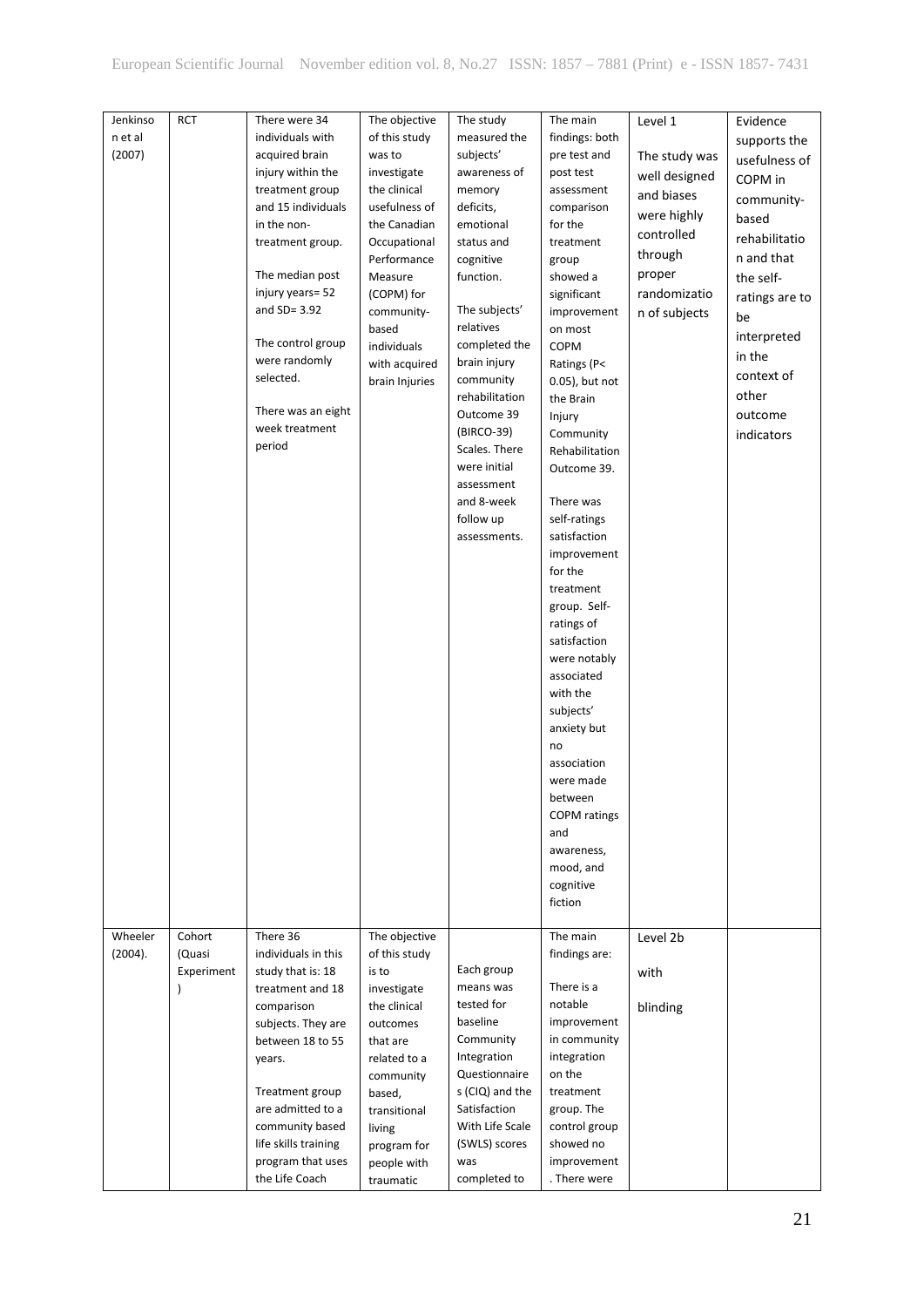|         |        | Model of             | brain injuries | find out the   | no between      |         |  |
|---------|--------|----------------------|----------------|----------------|-----------------|---------|--|
|         |        | Rehabilitation       | that use Life  | level of the   | group           |         |  |
|         |        | while the non-       | Coach model.   | initial group  | differences     |         |  |
|         |        |                      |                | differences.   | during follow   |         |  |
|         |        | treatment group      |                |                |                 |         |  |
|         |        | come from            |                | The            | on              |         |  |
|         |        | neurological and     |                | measurement    | community       |         |  |
|         |        | neuropsychologica    |                | used both      | integration.    |         |  |
|         |        | I outfits,           |                | within and     |                 |         |  |
|         |        | outpatient clinics,  |                | between        |                 |         |  |
|         |        | and community        |                | group          |                 |         |  |
|         |        | based services for   |                | comparison     |                 |         |  |
|         |        | those with           |                | after a 90 day |                 |         |  |
|         |        | traumatic brain      |                | follow-up      |                 |         |  |
|         |        | injuries             |                | period         |                 |         |  |
|         |        |                      |                |                |                 |         |  |
| Donahue | Cohort | There were 7         | The aim of     | The study      | The findings    | Level 2 |  |
|         |        | participants. They   | this study is  | used           | show no         |         |  |
|         |        | have moderate to     | to examine     | parametric     | notable         |         |  |
|         |        | severe traumatic     | the effects of | procedures     | changes in      |         |  |
|         |        | brain injuries. They | the attention  | and related    | performance     |         |  |
|         |        | have been            | process        | samples t test | among all       |         |  |
|         |        | receiving            | training in a  | were used to   | seven           |         |  |
|         |        | treatment from a     | community-     | find out       | participants    |         |  |
|         |        | community based      | based          | whether the    | on objective    |         |  |
|         |        | independent living   | program for    | differences    | outcome         |         |  |
|         |        | program fro          | individual     | between pre    | measures        |         |  |
|         |        | several years.       | with           | and post       | subsequent      |         |  |
|         |        |                      | traumatic      | treatment      | to APT-11       |         |  |
|         |        |                      | brain injury.  | scores were    | participation.  |         |  |
|         |        |                      |                | statistically  |                 |         |  |
|         |        |                      |                | significant.   | Participants    |         |  |
|         |        |                      |                |                | 1-6 reported    |         |  |
|         |        |                      |                | Individuals    | qualitative     |         |  |
|         |        |                      |                | were asked to  | changes in      |         |  |
|         |        |                      |                | attend 8       | day to day      |         |  |
|         |        |                      |                | weeks of       | activities as a |         |  |
|         |        |                      |                | Attention      | result of APT-  |         |  |
|         |        |                      |                | Process        | 11.             |         |  |
|         |        |                      |                |                |                 |         |  |
|         |        |                      |                | Training -11,  |                 |         |  |
|         |        |                      |                | two sessions   |                 |         |  |
|         |        |                      |                | each week.     |                 |         |  |
|         |        |                      |                |                |                 |         |  |

# **Critical Appraisal/ Discussion:**

Lane et al (2007).

Validity*:*

This study was unable to limit the level of biases during investigation process.

There were biases in selecting control subjects as staff members were aware that the control subjects were being studied. They could have been influenced to produce the anticipated outcomes. There were also some measurement biases in that there were variations in the data produced. It is believe that using a retrospective data collection method limited the ability of the researchers to control the possibility of biases. The existence of baseline differences within the groups in both community integration and life satisfaction hindered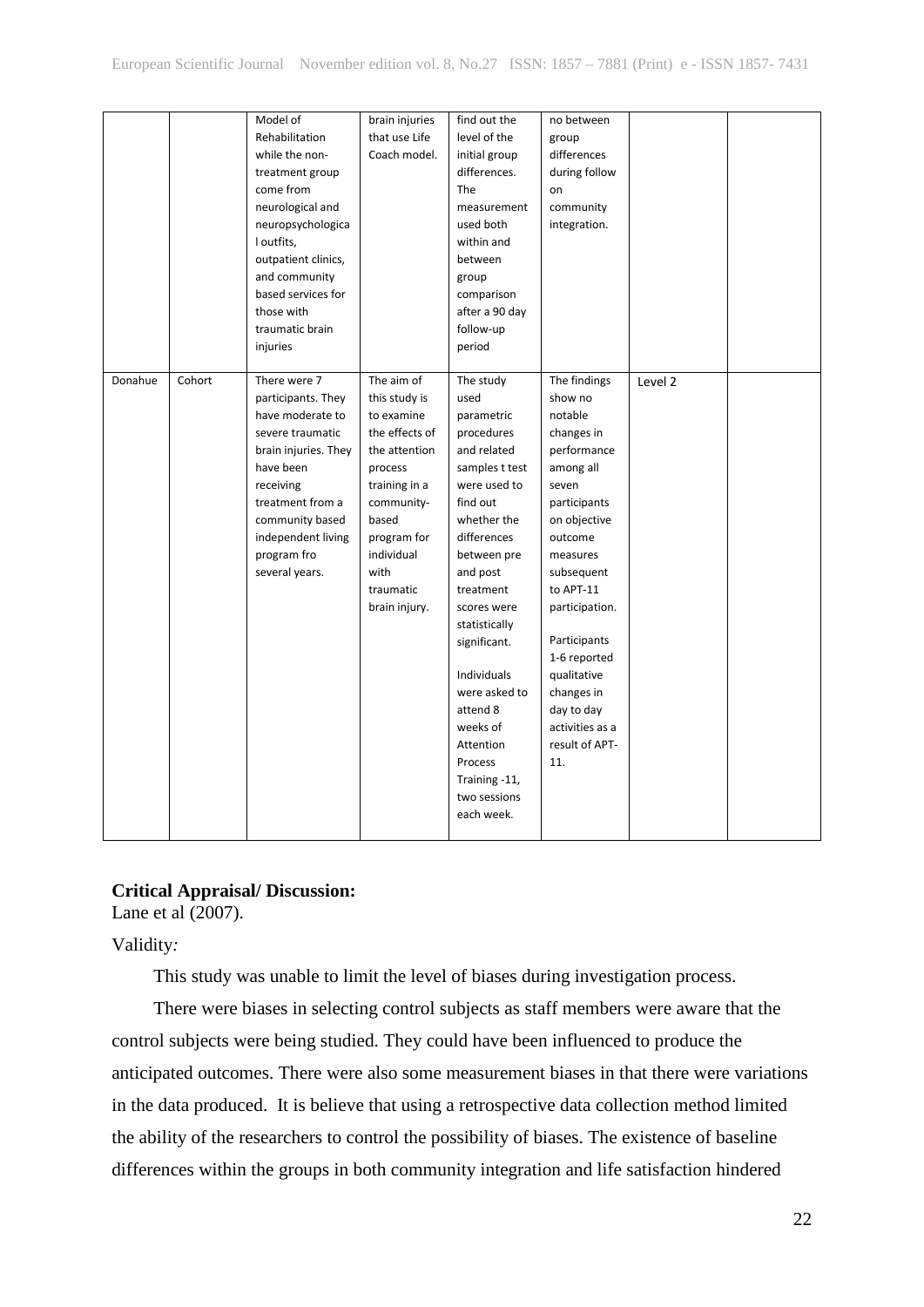direct between-group comparison and as a result, limited the validity of this findings. Jenkinson et al (2007)

While one cannot fully assure that this study was hundred percent bias free, its research methodology seemed to have been effective in reducing searchers and participants' baises. The use of randomization during participants' allocation assured that the researchers did not influence their pre and post assessments. Based on these facts, it is believed this study is more valid than the first study.

### Wheeler (2004)

#### Validity:

The use of quasi experiment gave this study some level of validity. The dynamic features of the subjects however seemed to have weakened the strength of the findings of this study as the study did not really define how it measures or compares the effects of community based life skills training programs on these individuals.

#### Donahue (2004).

# Validity:

The use of small number of subjects made this study very manageable and helped in limiting the level of biases thus, favourably affected the strength of evidence in this study. Also the applications of various forms of evaluation methods made the results to be all inclusive.

#### **Interpretation of Results**

All the four studies to a large extent proof the effectiveness of community-based rehabilitation therapy on individuals living with traumatic brain injuries. Also, they all prove that it takes more than one form of community-based rehabilitation therapies to fully take care of a patient with TBI. In addition, the studies revealed the importance of pre-treatment sessions on the full recovery of patients with TBI.

**Summary/Conclusion:** There is no doubt that community-based therapies will effectively increase community participation and life skill satisfaction of individuals living with TBI. But given the fact that all our studies showed some statistical discrepancies, and are unable to limit the level of both researcher and participant biases, it is suggested that further studies be conducted in these areas. For instance, there is the need for "self-ratings to be interpreted in the context of other outcomes indicators."

#### **Implications for Practice, Education and Future Research**

Further research on the most effective methods of interventions to improve the community participation should be conducted. This will community-based care facilities to